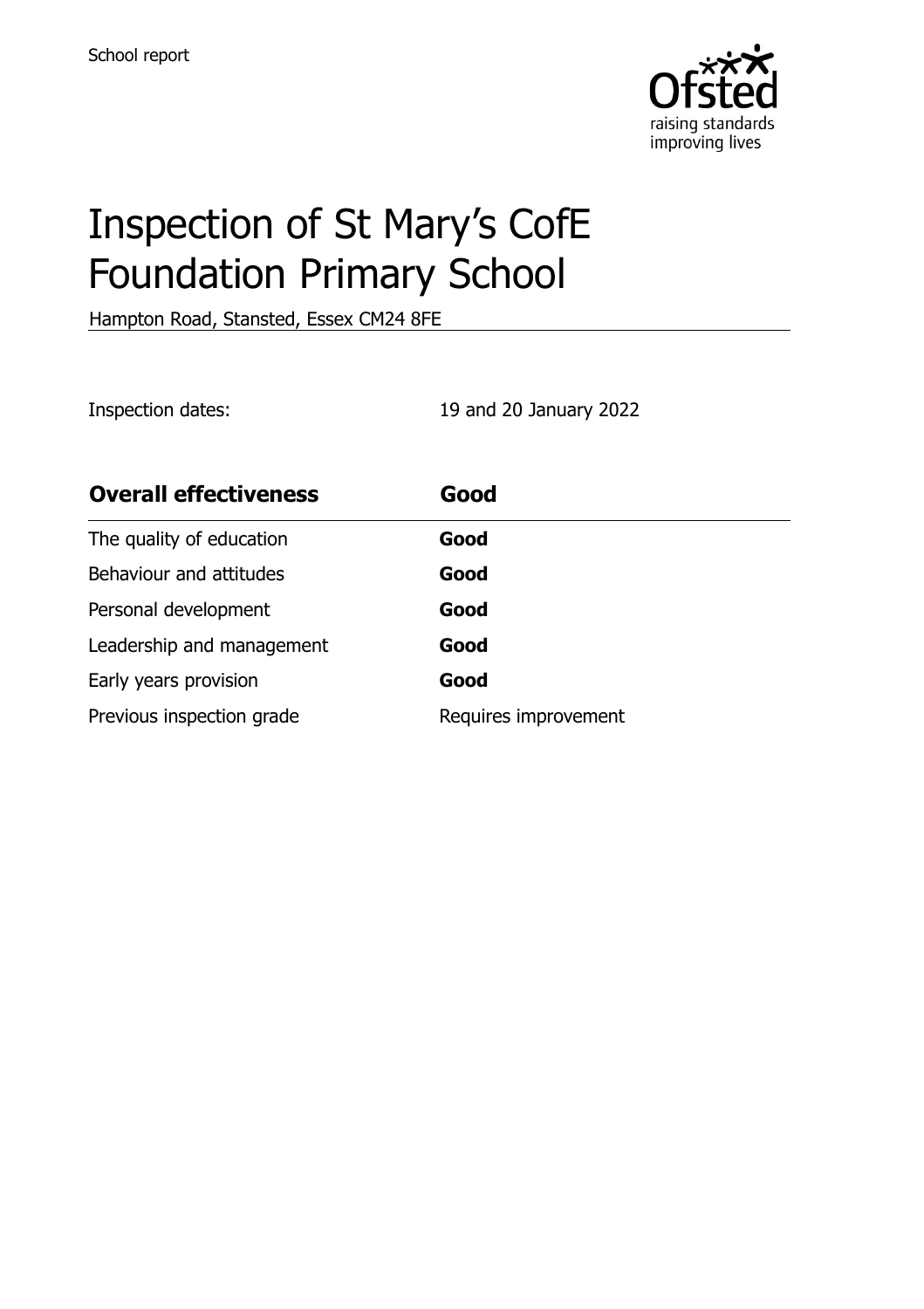

# **What is it like to attend this school?**

Pupils are proud of their school. They are keen to show visitors around and introduce them to their favourite places. They are very happy. Pupils know about bullying but say it rarely happens. They say they always feel safe; parents and teachers agree. Teachers have their pupils' very best interests at the forefront of their minds.

Pupils work hard. They say they enjoy their lessons. Reading is very important for everyone. Pupils like to talk about which books they have read. There are books everywhere and there are many places where pupils can sit down and read.

Pupils behave very well. They are kind and respectful to each other and adults. Teachers care very much about the pupils. There are lots of activities for pupils before school, at lunchtime and after school.

Many parents say that the school has much improved. Leaders have created a very colourful and attractive school environment in which pupils can learn and play.

#### **What does the school do well and what does it need to do better?**

Leaders have made reading a priority. Teachers share an infectious love of reading. There are books and images from classic children's literature all around the school. All pupils, including pupils with special educational needs and/or disabilities (SEND), learn to read well. Teachers ensure that children learn sounds from the beginning of Reception class. They soon start reading words and sentences. Pupils get even better at reading over time. By the end of key stage 1, pupils can read fluently and with expression. Any pupils who fall behind are given appropriate support to quickly catch up. All pupils say that they like reading, most love it. Older pupils gain very sophisticated reading skills. They can retell and summarise stories easily in their own words. They can make alternative suggestions about the meaning of texts. They can change language to make it more exciting and convincing. The strengths in reading are also evident in the quality of pupils' writing.

The curriculum is well designed for all pupils, including those pupils with SEND. Teachers' strong subject knowledge ensures that most subjects are taught well. Leaders have thought carefully about what pupils should know and how it should be taught. They build new knowledge carefully on what pupils have learned before. Pupils have many opportunities to practise what they know so that they remember it very well. Teachers regularly deal with mistakes in learning and show pupils how to improve. This helps pupils to remember better over time. In a small number of subjects, pupils do not learn as much they could do. Leaders know this and are keen to improve the curriculum even further.

Pupils behave very well. They are kind and respectful. They work hard and play well together. Older pupils know how to solve disagreements without always needing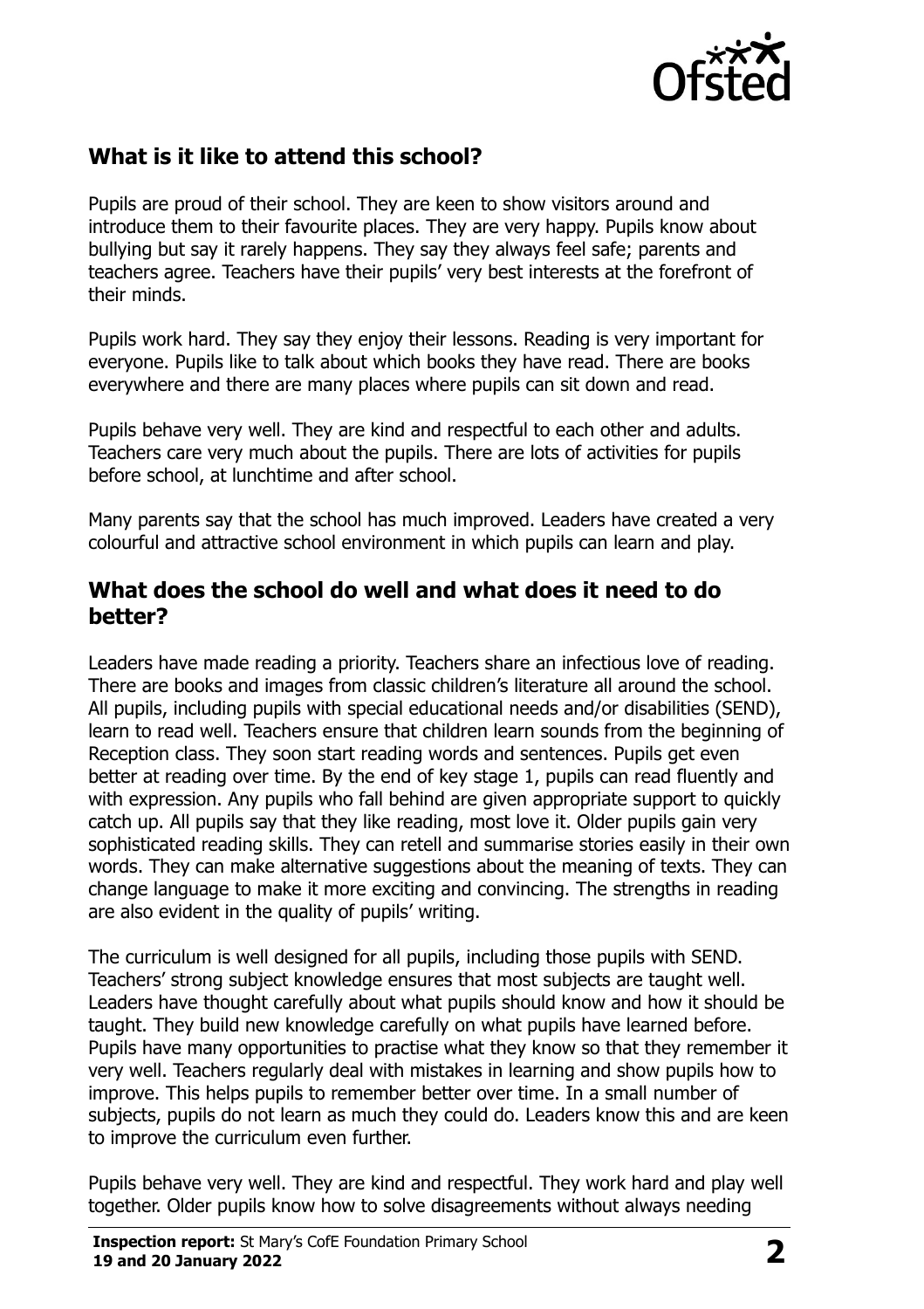

help from adults. The school's motto of 'learning to love, loving to learn' does ring true. The values of faith, joy, hope, love, and respect are at the heart of the school.

Bullying is very rare and is quickly dealt with by teachers. Pupils learn about other faiths and cultures from their own. They understand about difference and diversity. Pupils can take part in a range of clubs and activities which enable them to learn to compete, be creative and to work as a team. They learn about democracy by voting for their class representatives. Older pupils have the opportunity to lead others, younger pupils would also like to do this.

Leaders and governors have brought about many improvements. They have been well supported by the local authority in developing teachers' subject knowledge. Leaders have a clear understanding of what they do well and where there are still further improvements to make. Governors understand the challenges the school has faced. They carefully check that systems work effectively. They explore reasons behind the decisions leaders make. Staff, pupils and most parents have a very high opinion about the school and its work. However, a small number of parents feel that leaders could communicate more effectively.

# **Safeguarding**

The arrangements for safeguarding are effective.

Teachers are vigilant about children's safety. Pupils are safe and they know how to stay safe. The school has taught them how to respond to dangers and risks. Teachers teach pupils about how to keep safe online. Pupils know who to talk to if they have any concerns or worries. Safeguarding systems in the school work very well. Staff know how to report concerns and they have confidence that these will be dealt with swiftly. Staff regularly receive safeguarding training. Governors regularly check that children are being kept safe.

All pre-employment checks are carried out on newly appointed staff.

# **What does the school need to do to improve?**

#### **(Information for the school and appropriate authority)**

- Leaders have constructed a strong curriculum. However, in a small number of subjects, learning could be designed and ordered even more effectively. Leaders need to refine their curriculum design so essential knowledge is clear and allows pupils to learn and remember even more over time.
- A minority of parents feel that leaders do not communicate in a timely way. As a result of this, parents are, at times, not aware of what is happening in the school. Leaders and governors need to review their communication with the parent body to ensure concerns are alleviated.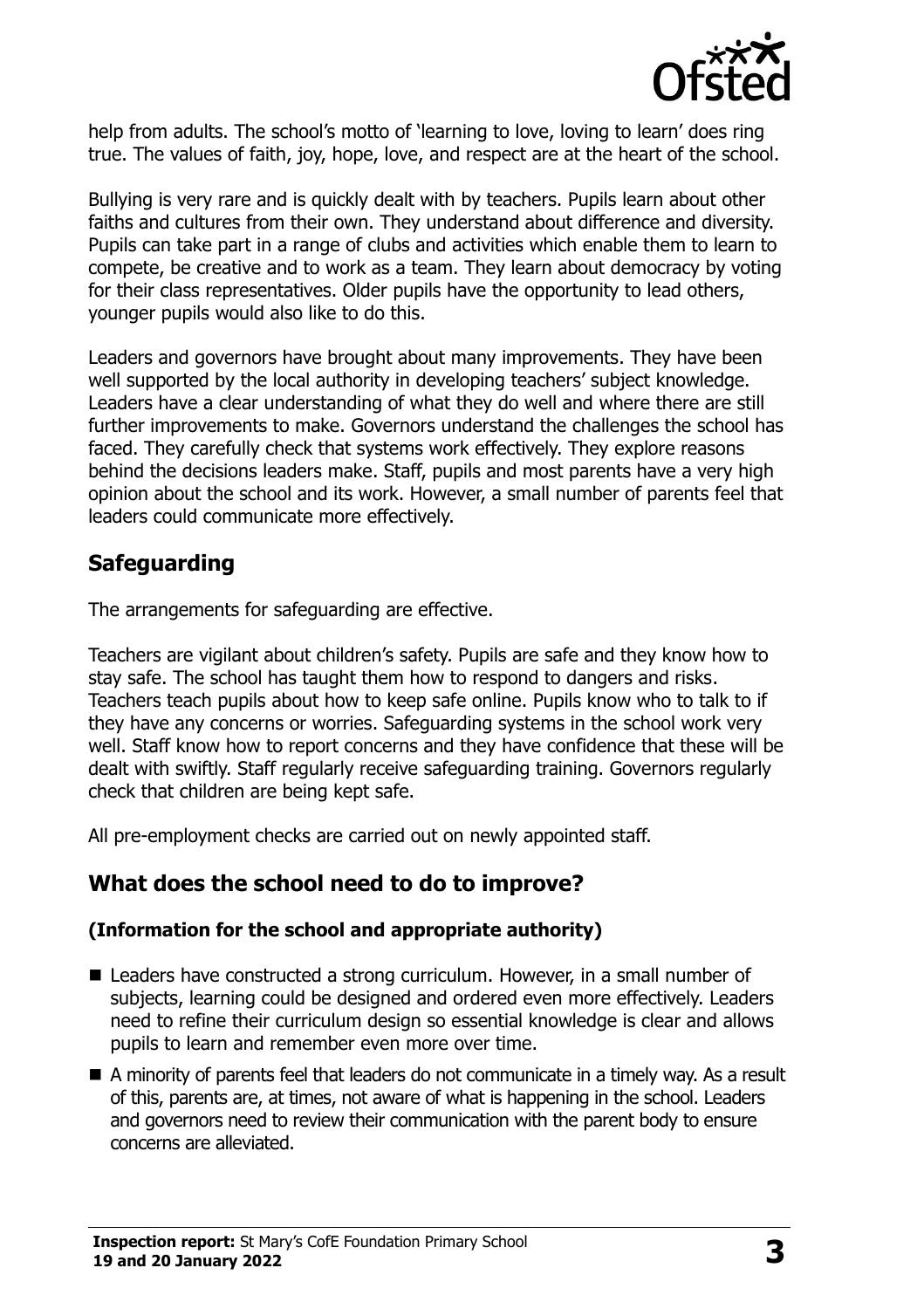

#### **How can I feed back my views?**

You can use [Ofsted Parent View](http://parentview.ofsted.gov.uk/) to give Ofsted your opinion on your child's school, or to find out what other parents and carers think. We use information from Ofsted Parent View when deciding which schools to inspect, when to inspect them and as part of their inspection.

The Department for Education has further [guidance](http://www.gov.uk/complain-about-school) on how to complain about a school.

If you are the school and you are not happy with the inspection or the report, you can [complain to Ofsted.](http://www.gov.uk/complain-ofsted-report)

#### **Further information**

You can search for [published performance information](http://www.compare-school-performance.service.gov.uk/) about the school.

In the report, '[disadvantaged pupils](http://www.gov.uk/guidance/pupil-premium-information-for-schools-and-alternative-provision-settings)' refers to those pupils who attract government pupil premium funding: pupils claiming free school meals at any point in the last six years and pupils in care or who left care through adoption or another formal route.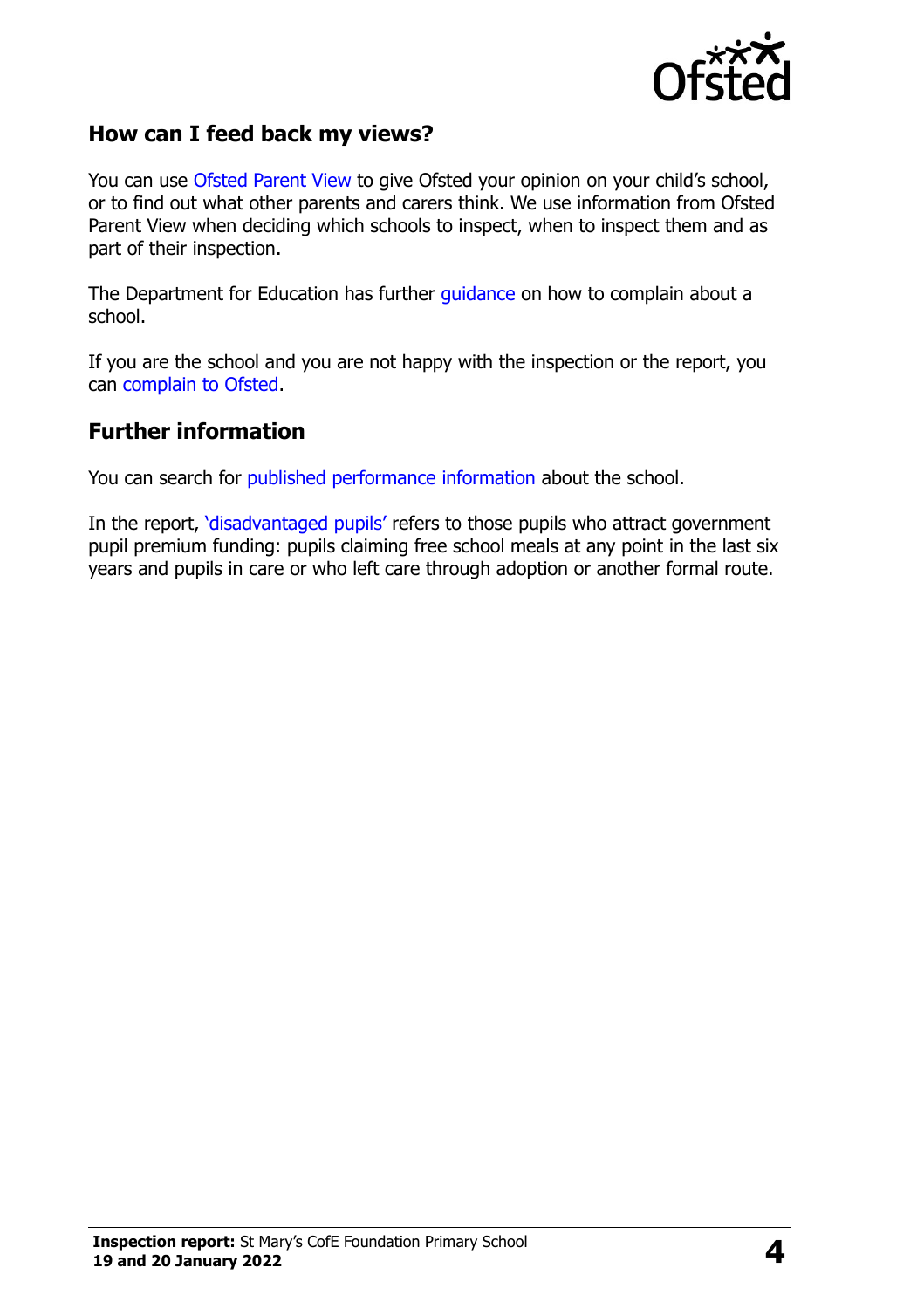

## **School details**

| Unique reference number             | 115269                                                           |  |
|-------------------------------------|------------------------------------------------------------------|--|
| <b>Local authority</b>              | <b>Essex</b>                                                     |  |
| <b>Inspection number</b>            | 10207084                                                         |  |
| <b>Type of school</b>               | Primary                                                          |  |
| <b>School category</b>              | Foundation / Maintained                                          |  |
| Age range of pupils                 | 5 to 11                                                          |  |
| <b>Gender of pupils</b>             | Mixed                                                            |  |
| Number of pupils on the school roll | 262                                                              |  |
| <b>Appropriate authority</b>        | Local authority                                                  |  |
| <b>Chair of governing body</b>      | <b>Tracey Harrison</b>                                           |  |
| <b>Headteacher</b>                  | <b>Matthew Curzon</b>                                            |  |
| Website                             | http://www.stmarysstansted.co.uk                                 |  |
| Date of previous inspection         | $22 - 23$ May 2018, under section 5 of<br>the Education Act 2005 |  |

# **Information about this school**

- The school is slightly smaller than the average-sized primary school.
- The majority of the pupils are of white British heritage.
- The proportion of pupils with SEND is below average. However, the proportion of pupils with an education, health and care plan is slightly above average.
- The proportion of pupils who are eligible for pupil premium funding is below average.
- The school does not make use of alternative provision.

### **Information about this inspection**

The inspectors carried out this inspection under section 5 of the Education Act 2005.

■ This was the first routine inspection the school received since the COVID-19 pandemic began. Inspectors discussed the impact of the pandemic with school leaders and have taken that into account in their evaluation.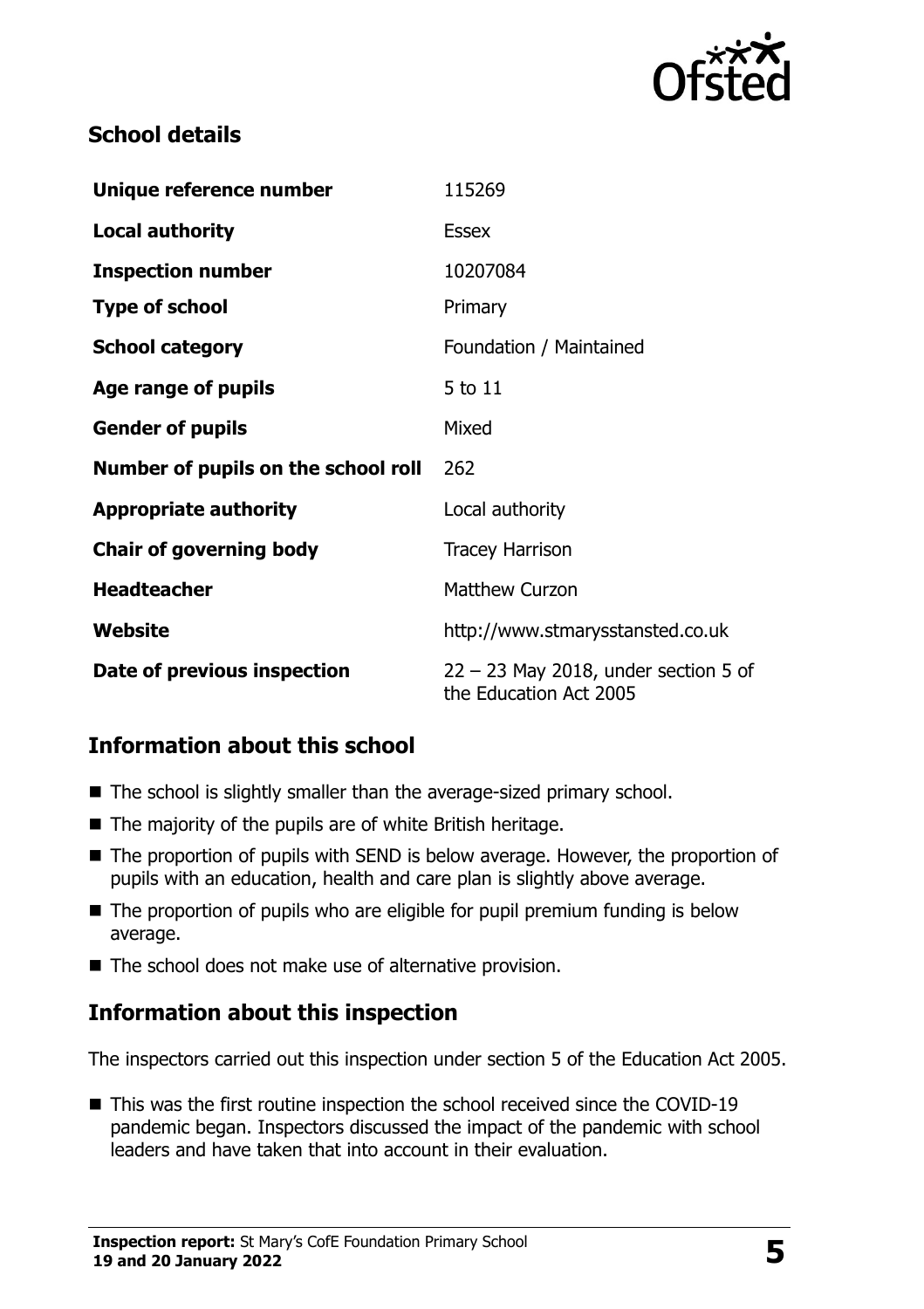

- **Inspectors met the headteacher, senior leaders, support staff, members of the** governing body and a representative from the local authority.
- Inspectors carried out deep dives in reading, mathematics, history, art and computing. These included discussions with subject leaders, visits to lessons, meetings with staff and pupils, and scrutiny of pupils' work.
- Inspectors scrutinised the school's single central record and met with the designated safeguarding leader.
- **Inspectors considered the views of pupils, staff and parents. There were 13** responses to Ofsted's pupil survey, there were 20 responses to Ofsted's staff survey and 35 responses to Ofsted's questionnaire, Ofsted Parent View. Inspectors considered 26 free-text responses from parents.

#### **Inspection team**

| Adam Cooke, lead inspector | Her Majesty's Inspector |
|----------------------------|-------------------------|
| John Lucas                 | Her Majesty's Inspector |
| Declan McCarthy            | Ofsted Inspector        |